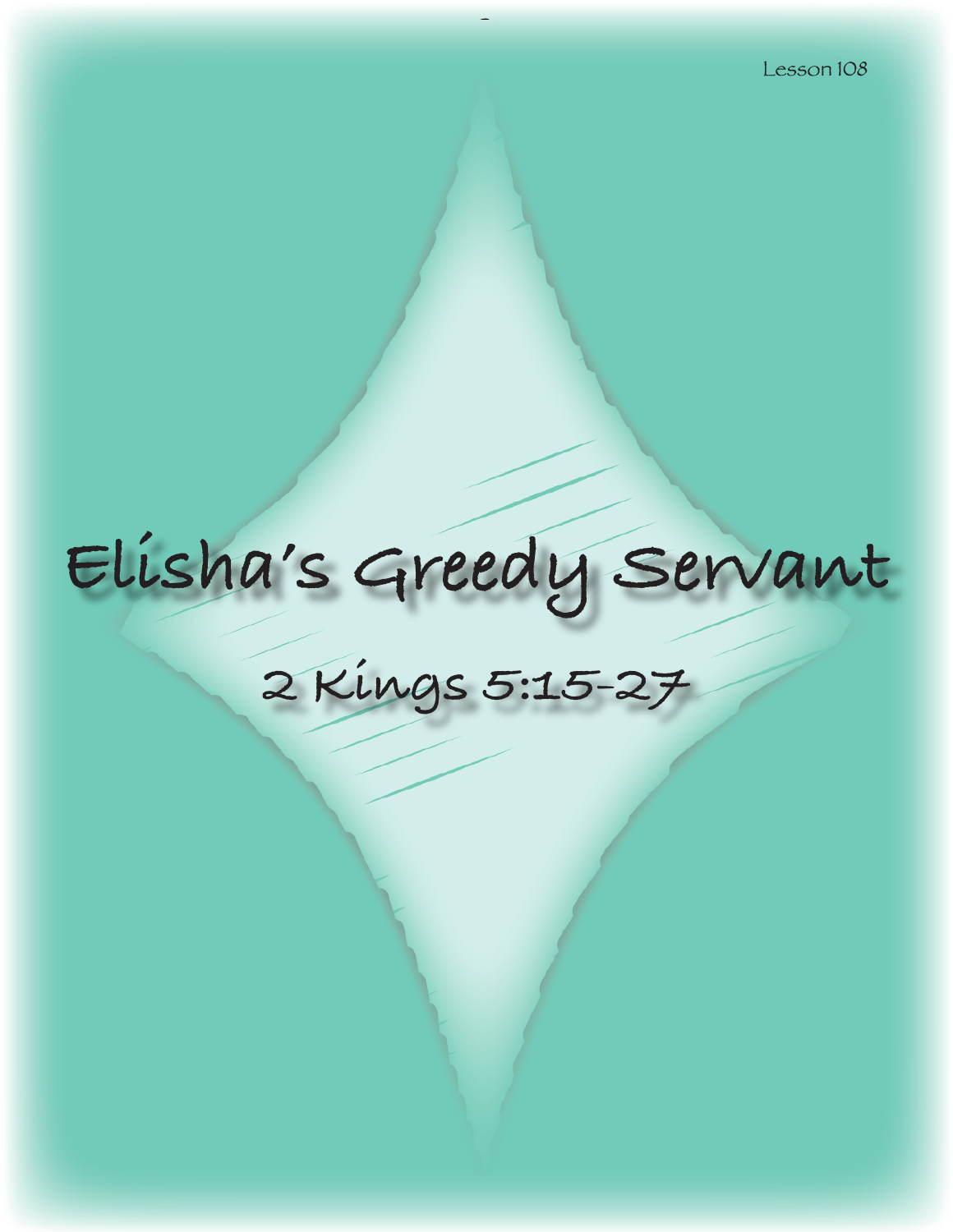### MEMORY VERSE

2 KINGS 5:26

"…Did not my heart go with you when the man turned back from his chariot to meet you? Is it time to receive money and to receive clothing, olive groves and vineyards, sheep and oxen, male and female servants?"

#### WHAT YOU WILL NEED:

A 20 - 25 piece puzzle or a picture, poster board, glue, and scissors.

As many "Keys to Living in the Spirit" templates as the number of children in your class, crayons or markers, scissors, yarn or pipe cleaners.

#### ATTENTION GRABBER!

#### Body Language

Have you ever heard the phrase, "Actions speak louder than words"? Sometimes we can say something, but our "body language" is saying something else. Often times our expressions will represent what is in our hearts.

As an example, raise your arms, make fists, shake your arms, and make an angry face. Ask the children to guess what you are feeling. They should guess anger. Show them that they guessed without you even saying a word.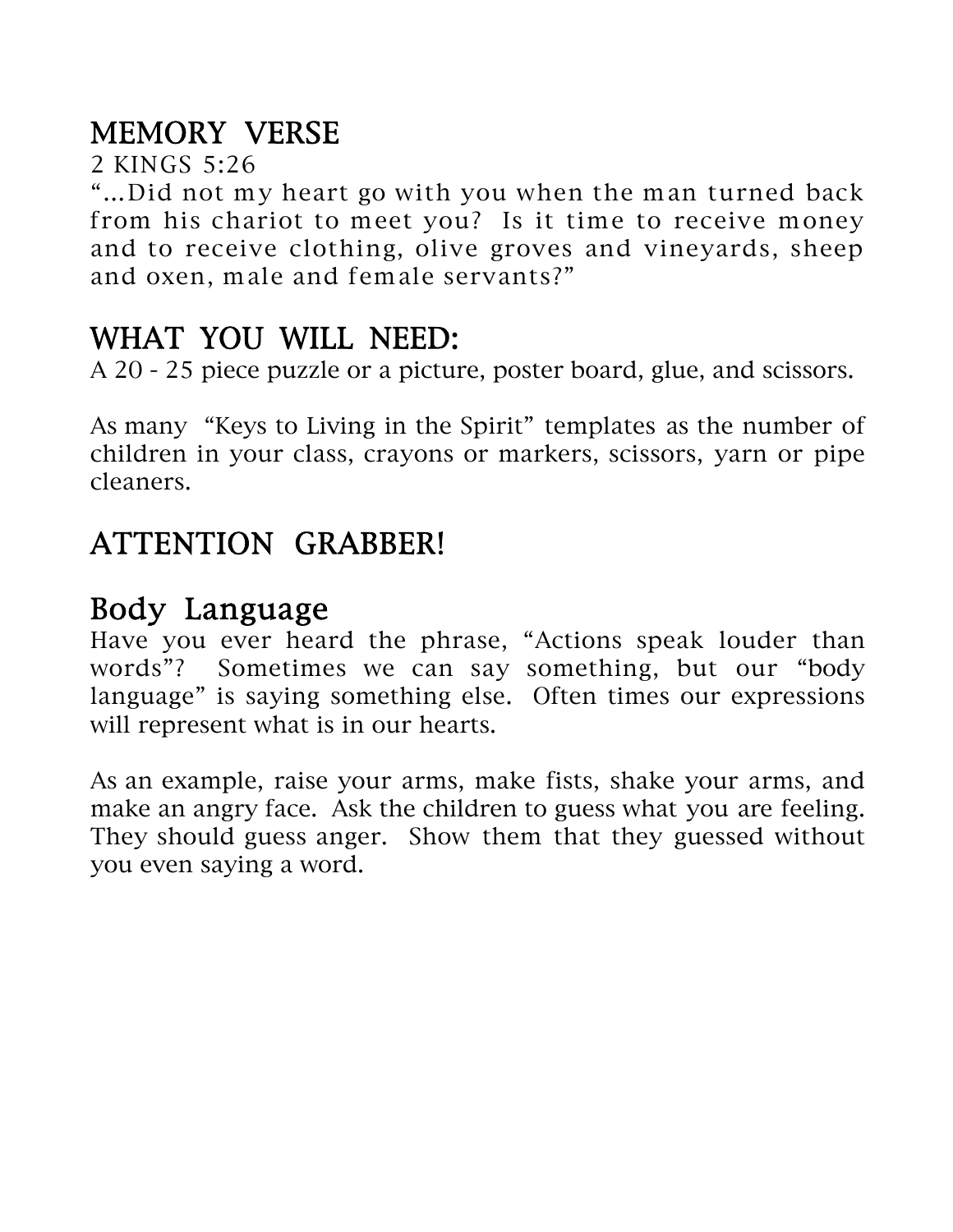Pick volunteers to come up and display an emotion. See if the rest of the class can guess the emotion that is being displayed. Some examples of feelings might be: sorrow, anger, jealousy, greed, pity, happiness or joy. After a while, have the children gather in a circle and ask them how Jesus can make a difference in these feelings. We will learn in today's lesson that Elisha's servant has some greed in his heart. Even though he tries not to let it show, Elisha still knew that it was there.

#### LESSON TIME!

Last week we were introduced to Naaman, the commander of the Syrian army. Remember Naaman had a serious problem. He was a leper. King Ben-hadad of Syria sent Naaman to the King of Israel with money and gifts hoping Naaman would be healed. The King of Israel was upset because he knew he had no ability to help Naaman- -he thought the Syrian king was trying to find an excuse to fight. Elisha heard about the King of Israel's problem and sent the King a message not to worry. Naaman would learn that there was a true prophet of God in Israel.

When Naaman met Elisha, he treated him like an ordinary person. Elisha did not even bother to come out of his house to meet Naaman, but simply relayed a message to have him dip seven times in the Jordan River, and he would be healed. This made Naaman very angry for as commander of the Syrian army, Naaman was well respected.

Naaman felt such a simple request, "to wash in the Jordan River," was beneath a man of his position. However, his wise servants urged him to do as Elisha requested. Naaman responded in faith and obedience to God and dipped seven times in the Jordan River. He was completely healed!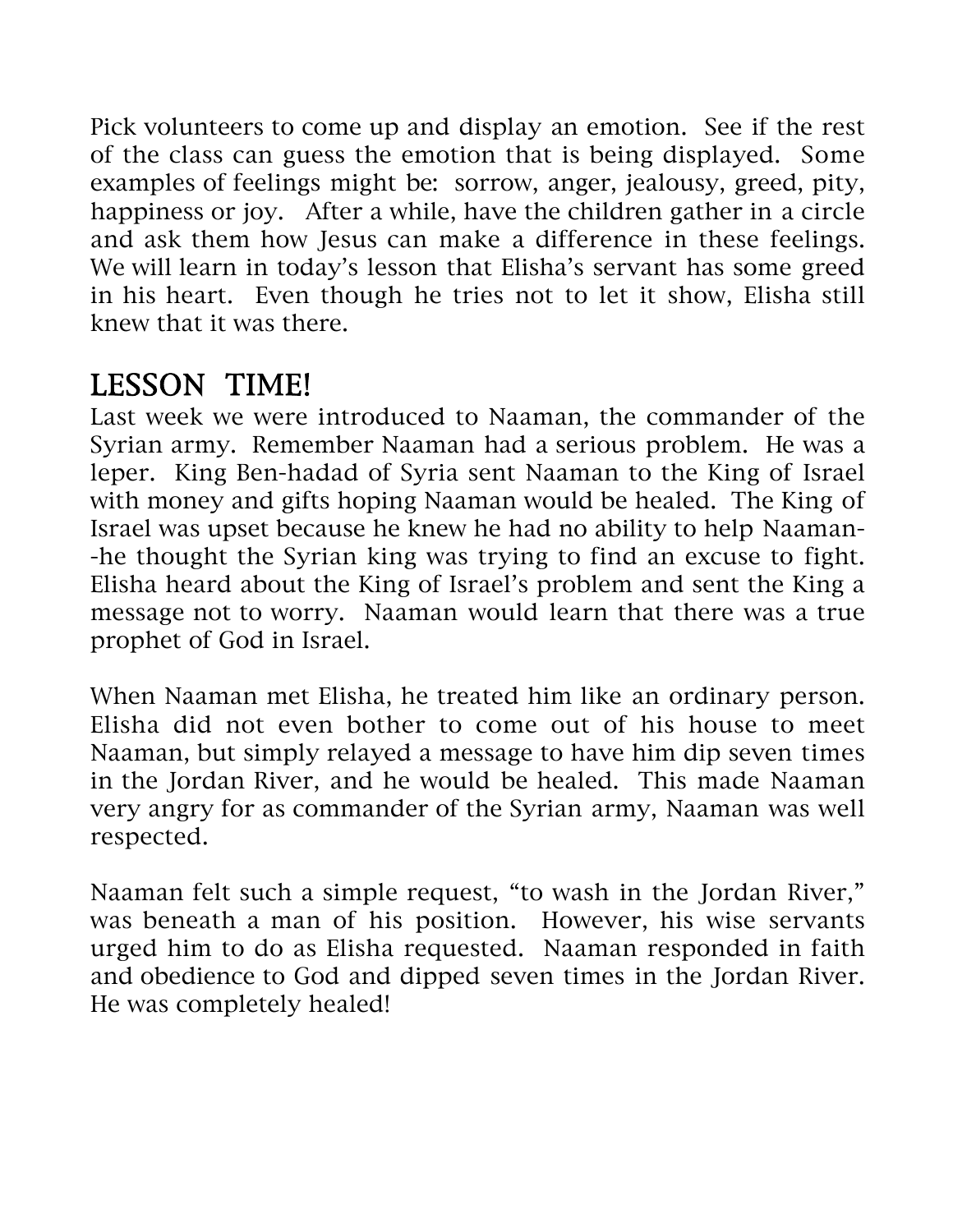Grateful his deadly disease had been cured, Naaman wasted no time in returning to Elisha's house in Samaria, a 25 mile trip from the Jordan River. He desired to show his appreciation by bestowing the gifts King Ben-hadad had sent with him. How would Elisha respond?

#### 2 KINGS 5:15-16

And he returned to the man of God, he and all his aides, and came and stood before him; and he said, "Indeed, now I know that there is no God in all the earth, except in Israel; now therefore, please take a gift from your servant."

But he said, "As the LORD lives, before whom I stand, I will receive nothing." And he urged him to take it, but he refused.

Naaman came to Elisha with a different attitude; he was healed, humble, and a believer in the mighty God of Israel and he was humble. He had a heart of gratitude and desired to reward Elisha richly for this blessing.

Elisha refused to accept any reward for his ministry. It was not Elisha who had healed Naaman; it was God. God wanted Naaman to understand His work of healing was freely given by grace. God's grace is a free gift.

#### 2 KINGS 5:17-19

So Naaman said, "Then, if not, please let your servant be given two mule-loads of earth; for your servant will no longer offer either burnt offering or sacrifice to other gods, but to the LORD.

"Yet in this thing may the LORD pardon your servant: when my master goes into the temple of Rimmon to worship there, and he leans on my hand,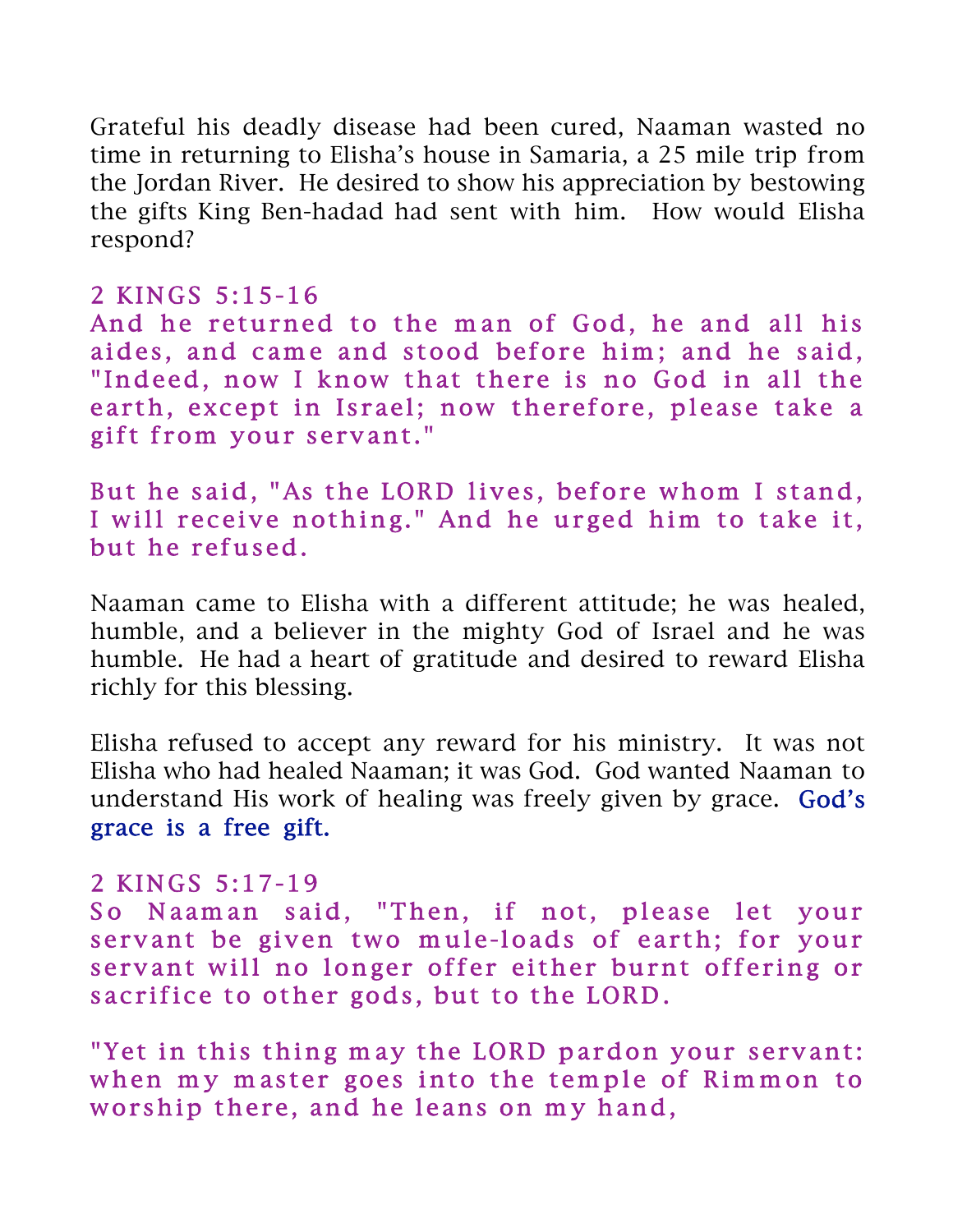and I bow down in the temple of Rimmon; when I bow down in the temple of Rimmon, may the LORD please pardon your servant in this thing."

#### Then he said to him, "Go in peace." So he departed from him a short distance.

Not only was Naaman's body healed, but his heart was healed as well. With a heart of humility and faith, he now was filled with an attitude of worship for the one true God. The worship of idols had brought him nothing, but the God of Israel gave him everything. He now had a new life and a new hope.

Since Elisha would not take anything, Naaman asked him to give as much earth as he could carry back to Damascus on two mules. Naaman wanted to make an altar to the Lord, believing that he needed dirt from Israel in order to worship the God of Israel. (Many who worshipped idols in that day believed that no god could be worshipped except in its own land or on an altar built with the dirt from that land.)

Back home, Naaman would have to fulfill his official duties, which included helping the king get down and up as he bowed, worshipping the god Rimmon. Because of his faith in the one true God of Israel, Naaman asks Elisha that he be granted forgiveness for bowing down to this idol. He did not intend to worship other gods. His request for pardon shows the differences between Naaman and the Israelites who were continually worshipping many idols. Elisha encouraged him to go in peace.

#### Puzzle Partners

Bring with you a 20 - 25 piece puzzle. If you do not have one, the children can make one by pasting a large picture to a piece of poster board. Cut the board into 20 - 25 pieces so that every child can have one piece.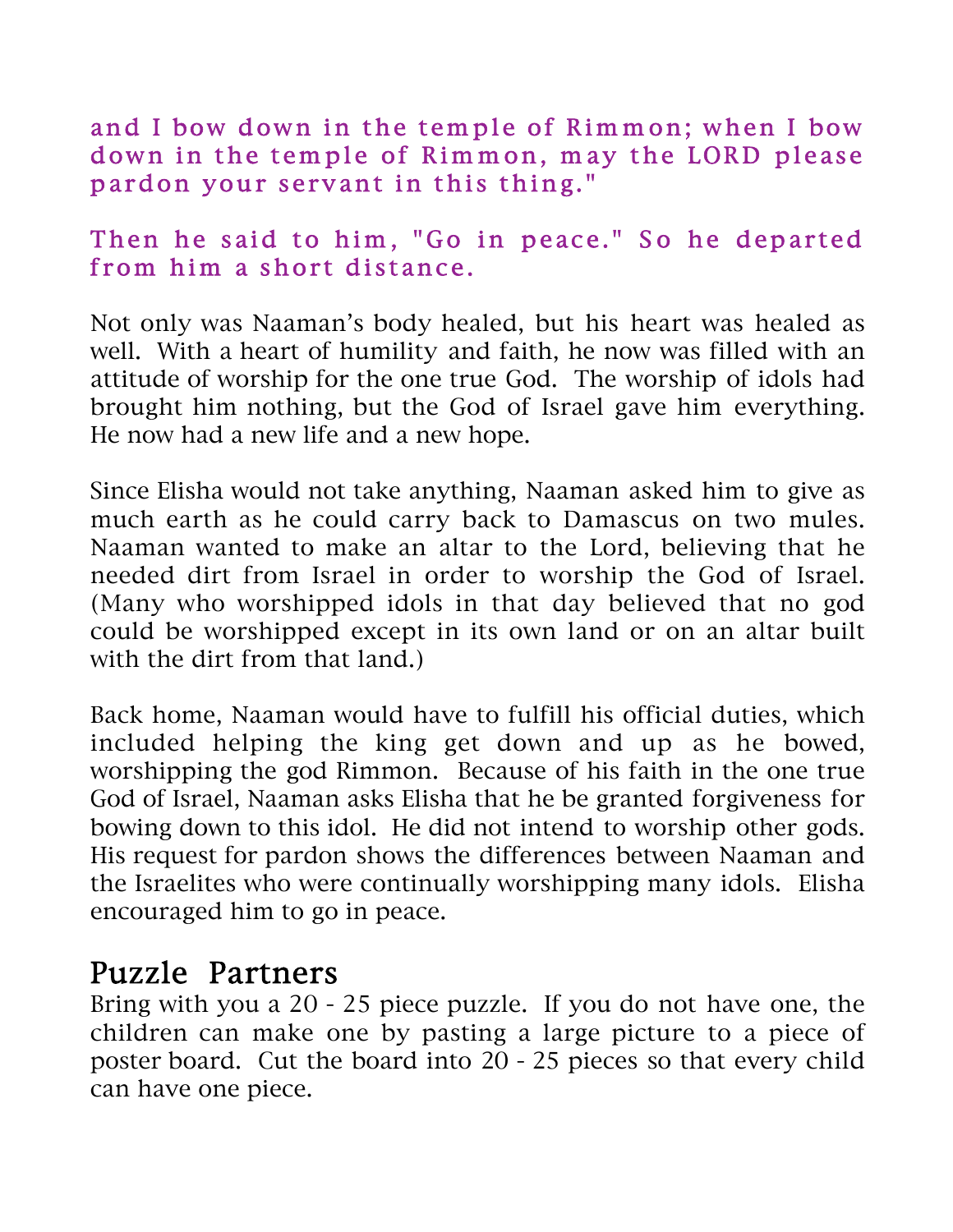You should keep two or more extra pieces hidden (do not let the children know). Have the class join together in putting the puzzle together in the center of the room. After they have put the puzzle together, they will notice that a few pieces are gone. Ask the children if they think the puzzle is complete?

Explain that when we choose to walk in sin or disobedience, it affects us and others. God has a plan for our lives. He desires to make our lives a beautiful picture. If we do not obey His plans for us, it is like holding back some pieces to the beautiful picture that He wants to make. Let's choose to obey Jesus in everything.

#### 2 KINGS 5:20-24

But Gehazi, the servant of Elisha the man of God, said, "Look, my master has spared Naaman this Syrian, while not receiving from his hands what he brought; but as the LORD lives, I will run after him and take something from him."

So Gehazi pursued Naaman. When Naaman saw him running after him, he got down from the chariot to meet him, and said, "Is all well?"

And he said, "All is well. My master has sent me, saying, 'Indeed, just now two young men of the sons of the prophets have come to me from the mountains of Ephraim. Please give them a talent of silver and two changes of garments.'"

So Naaman said, "Please, take two talents." And he urged him, and bound two talents of silver in two bags, with two changes of garments, and handed them to two of his servants; and they carried them on ahead of him .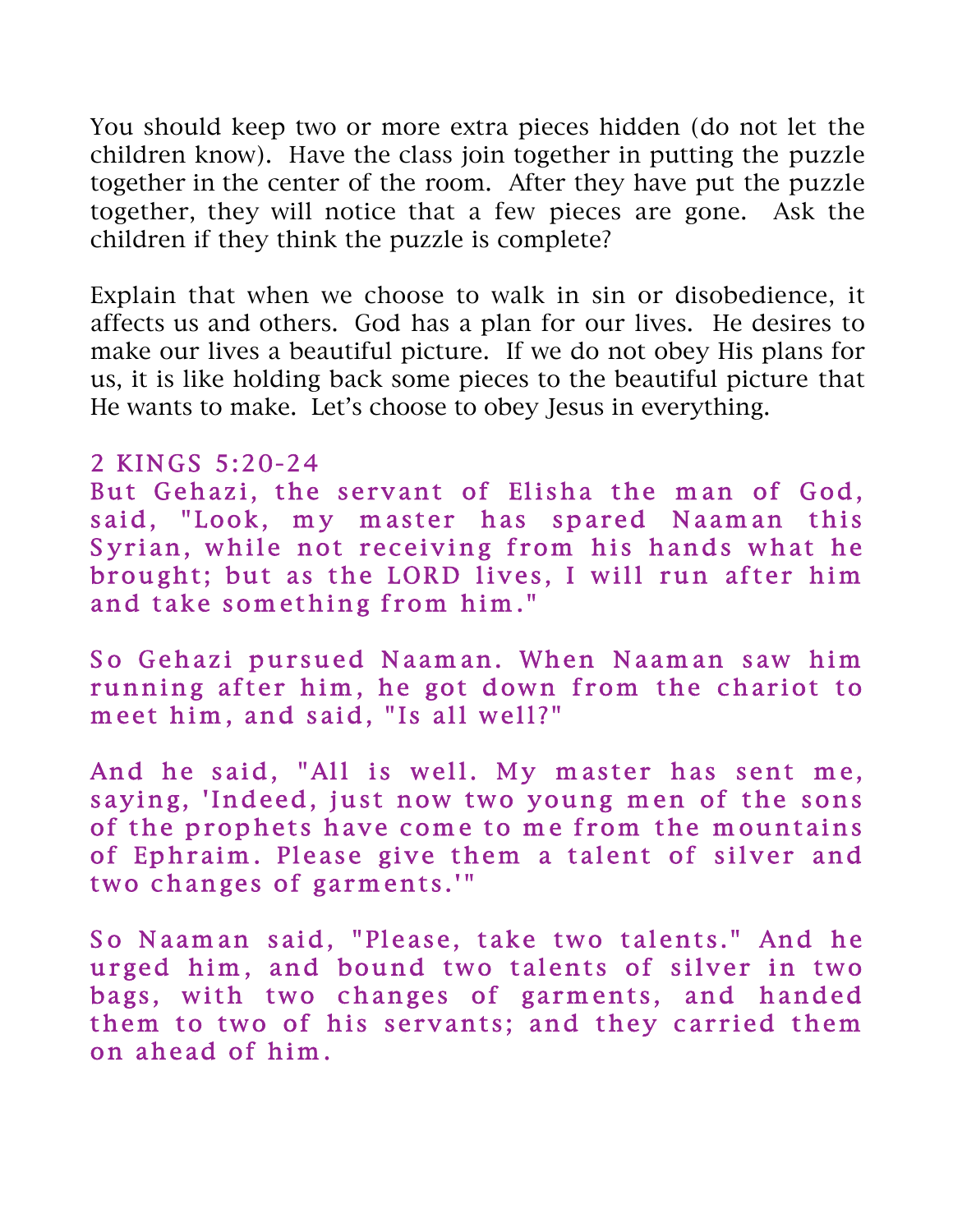When he came to the citadel, he took them from their hand, and stored them away in the house; then he let the men go, and they departed.

When Naaman saw Gehazi running towards him, he stopped his chariot to find out if anything was wrong. Naaman was concerned for Elisha and was eager to help in anyway he could. Gehazi lies to Naaman hoping to receive a talent (approx. \$2000) in silver and two suits of clothes. Wow, what a request! That was a lot of money. But Naaman reveals his generous heart and gives Gehazi \$4000 and two expensive robes.

Gehazi really made out, receiving more than he had hoped for. Naaman even sent two servants back with Gehazi to help him carry the gifts to his house. But Gehazi stopped them at the hill where Elisha lived and sent the servants away; then quickly, he hid the money in his house.

All throughout the Bible, we see displays of God's loving character. We also see the sad state of sinful man—his pride and selfishness. While Elisha had displayed a beautiful picture of God's loving grace by not accepting any payment for the work God had done, Gehazi, his servant displayed selfishness and greed.

As Elisha demonstrated, true service is motivated by love and devotion to God and seeks no personal gain. Gehazi had a heart filled with greed, desiring to capitalize on God's work. He carefully plotted his scheme to get money from Naaman.

```
2 KINGS 5:25-27
Now he went in and stood before his master. Elisha
said to him, "Where did you go, Gehazi?" And he
said, "Your servant did not go anywhere."
```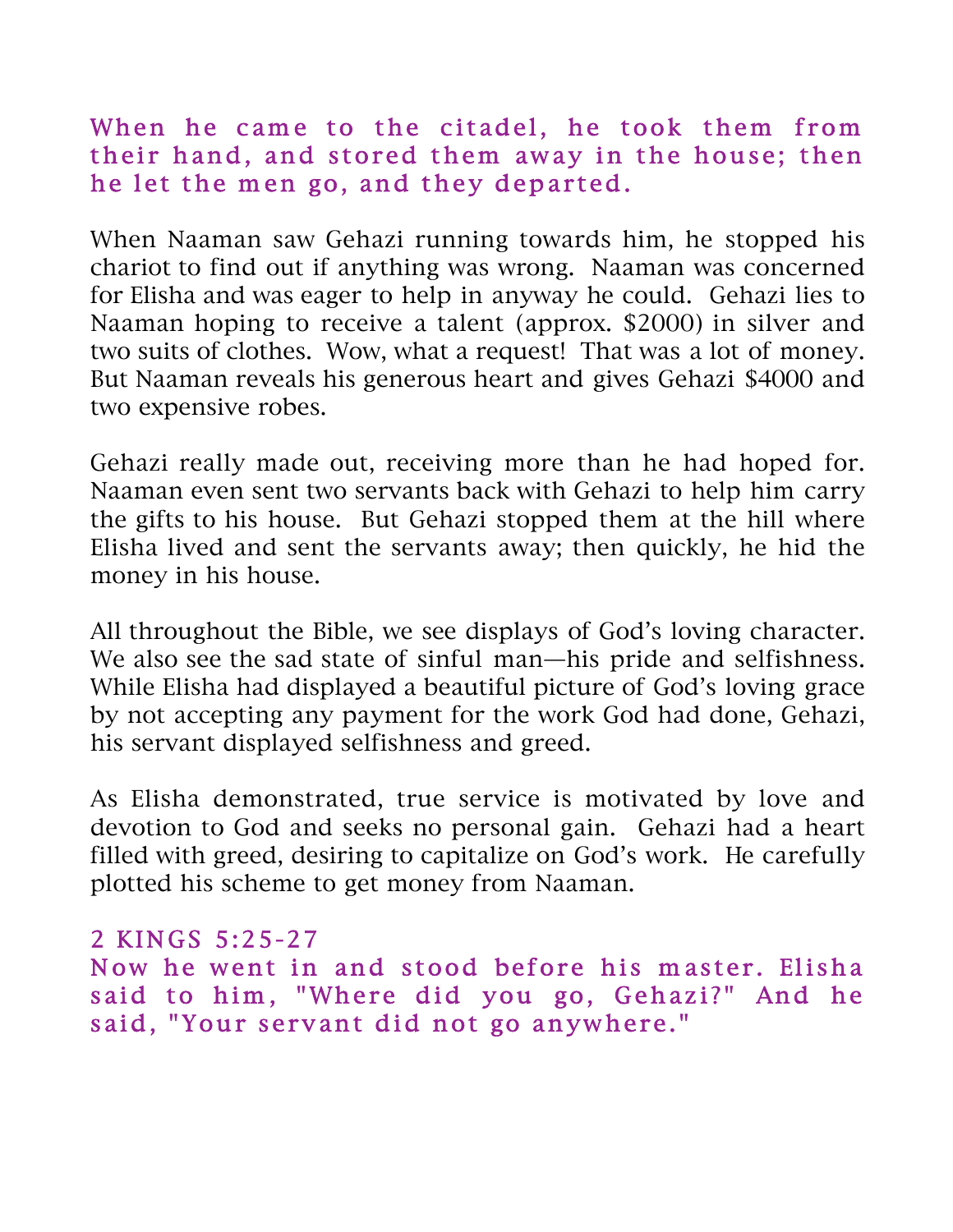Then he said to him, "Did not my heart go with you when the man turned back from his chariot to meet you? Is it time to receive money and to receive clothing, olive groves and vineyards, sheep and oxen, male and female servants?

"Therefore the leprosy of Naaman shall cling to you and your descendants forever." And he went out from his presence leprous, as white as snow.

God revealed Gehazi's deceit to Elisha. Elisha did not waste any time in confronting Gehazi. Elisha gave Gehazi an opportunity to confess his sin. In order to cover one lie, Gehazi told another. Elisha reveals to Gehazi that he is aware of his scheme: "Is it time to receive money and to receive clothing, olive groves and vineyards, sheep and oxen, male and female servants?"

Many false prophets of that time were selfishly profiting from their position, bringing contempt on the prophetic office and sadly misrepresenting God. Gehazi was no better. A true servant of the Lord would not take personal rewards from people in return for blessings that God had given them.

The leprosy of Naaman had been removed from him by his humble obedience and trust in God, but now leprosy would cling to Gehazi for his lack of obedience and trust in God. He had misrepresented and dishonored God. The consequences were severe, he and his family would suffer the same fate. He left Elisha's house with his skin and his hair as white as snow.

As a servant of God, Gehazi had been given an awesome privilege. With that privilege came responsibility. Gehazi paid dearly for tainting God's beautiful picture of His grace, mercy, and love. God does not want His work to be smeared with our selfishness.